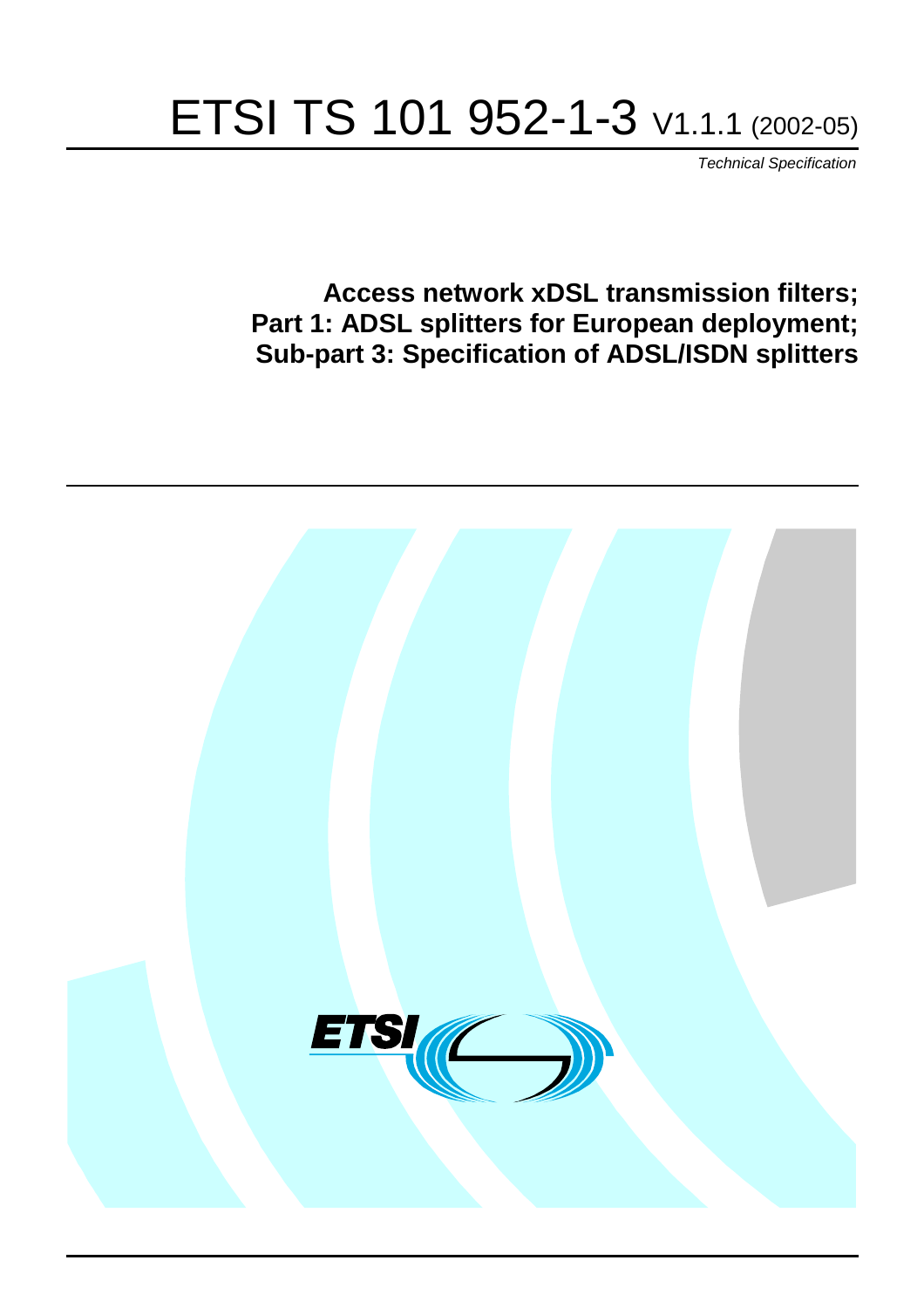Reference DTS/TM-06028-1-3

Keywords

ADSL, ISDN, splitter

#### **ETSI**

#### 650 Route des Lucioles F-06921 Sophia Antipolis Cedex - FRANCE

Tel.: +33 4 92 94 42 00 Fax: +33 4 93 65 47 16

Siret N° 348 623 562 00017 - NAF 742 C Association à but non lucratif enregistrée à la Sous-Préfecture de Grasse (06) N° 7803/88

#### **Important notice**

Individual copies of the present document can be downloaded from: [http://www.etsi.org](http://www.etsi.org/)

The present document may be made available in more than one electronic version or in print. In any case of existing or perceived difference in contents between such versions, the reference version is the Portable Document Format (PDF). In case of dispute, the reference shall be the printing on ETSI printers of the PDF version kept on a specific network drive within ETSI Secretariat.

Users of the present document should be aware that the document may be subject to revision or change of status. Information on the current status of this and other ETSI documents is available at <http://portal.etsi.org/tb/status/status.asp>

> If you find errors in the present document, send your comment to: [editor@etsi.fr](mailto:editor@etsi.fr)

#### **Copyright Notification**

No part may be reproduced except as authorized by written permission. The copyright and the foregoing restriction extend to reproduction in all media.

> © European Telecommunications Standards Institute 2002. All rights reserved.

**DECT**TM, **PLUGTESTS**TM and **UMTS**TM are Trade Marks of ETSI registered for the benefit of its Members. **TIPHON**TM and the **TIPHON logo** are Trade Marks currently being registered by ETSI for the benefit of its Members. **3GPP**TM is a Trade Mark of ETSI registered for the benefit of its Members and of the 3GPP Organizational Partners.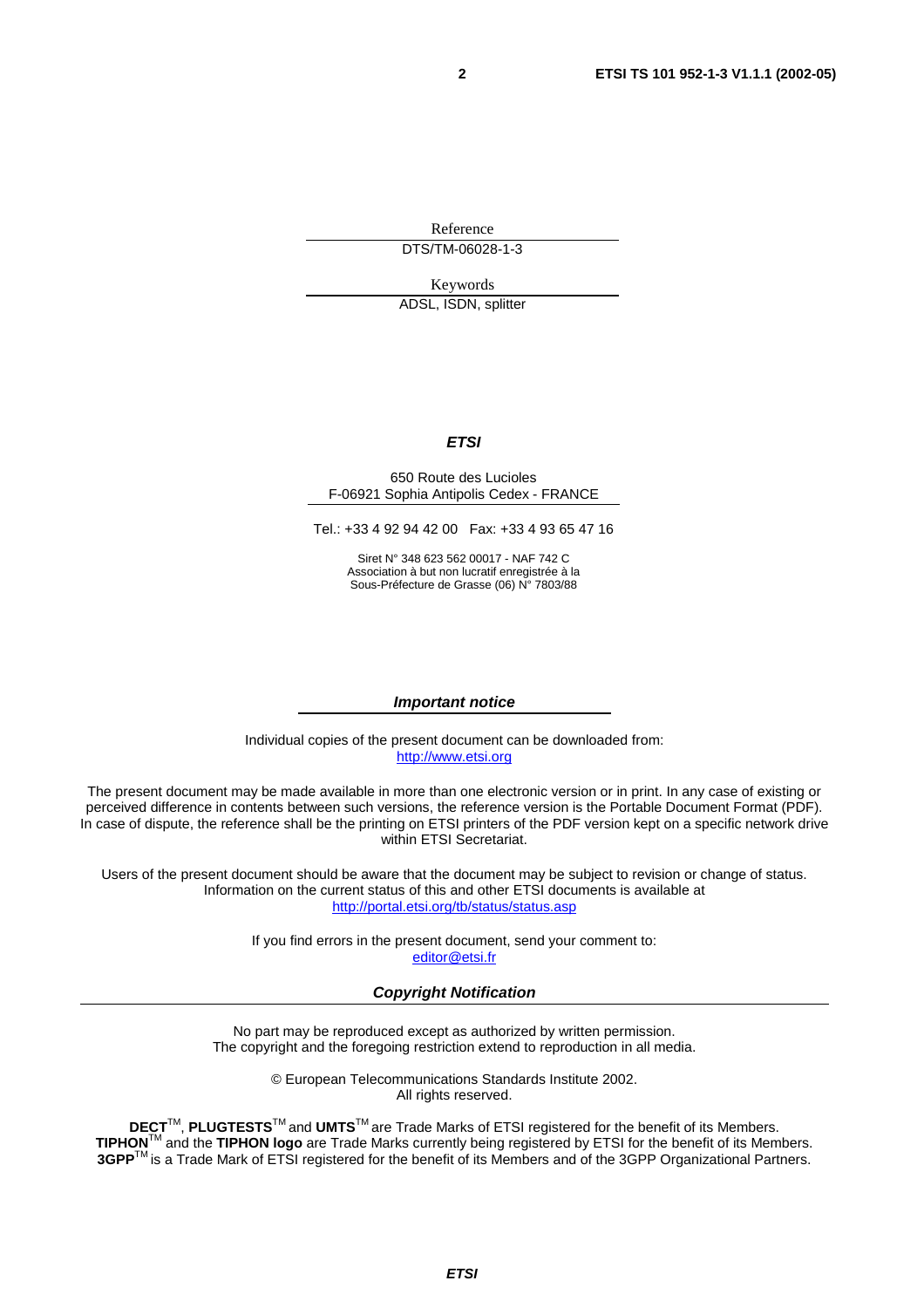# Contents

| 1                                                                                                             |                               |  |
|---------------------------------------------------------------------------------------------------------------|-------------------------------|--|
| $\overline{2}$                                                                                                |                               |  |
| 3<br>3.1<br>3.2                                                                                               |                               |  |
| 4<br>4.1                                                                                                      |                               |  |
| 5<br>5.1<br>5.1.1<br>5.1.2<br>5.2<br>5.2.1<br>5.2.2                                                           |                               |  |
| 5.3                                                                                                           |                               |  |
| 6<br>6.1<br>6.1.1<br>6.1.2<br>6.1.3<br>6.2<br>6.3<br>6.4<br>6.5<br>6.6<br>6.7<br>6.8<br>6.9<br>6.9.1<br>6.9.2 |                               |  |
|                                                                                                               | <b>Annex A (informative):</b> |  |
|                                                                                                               |                               |  |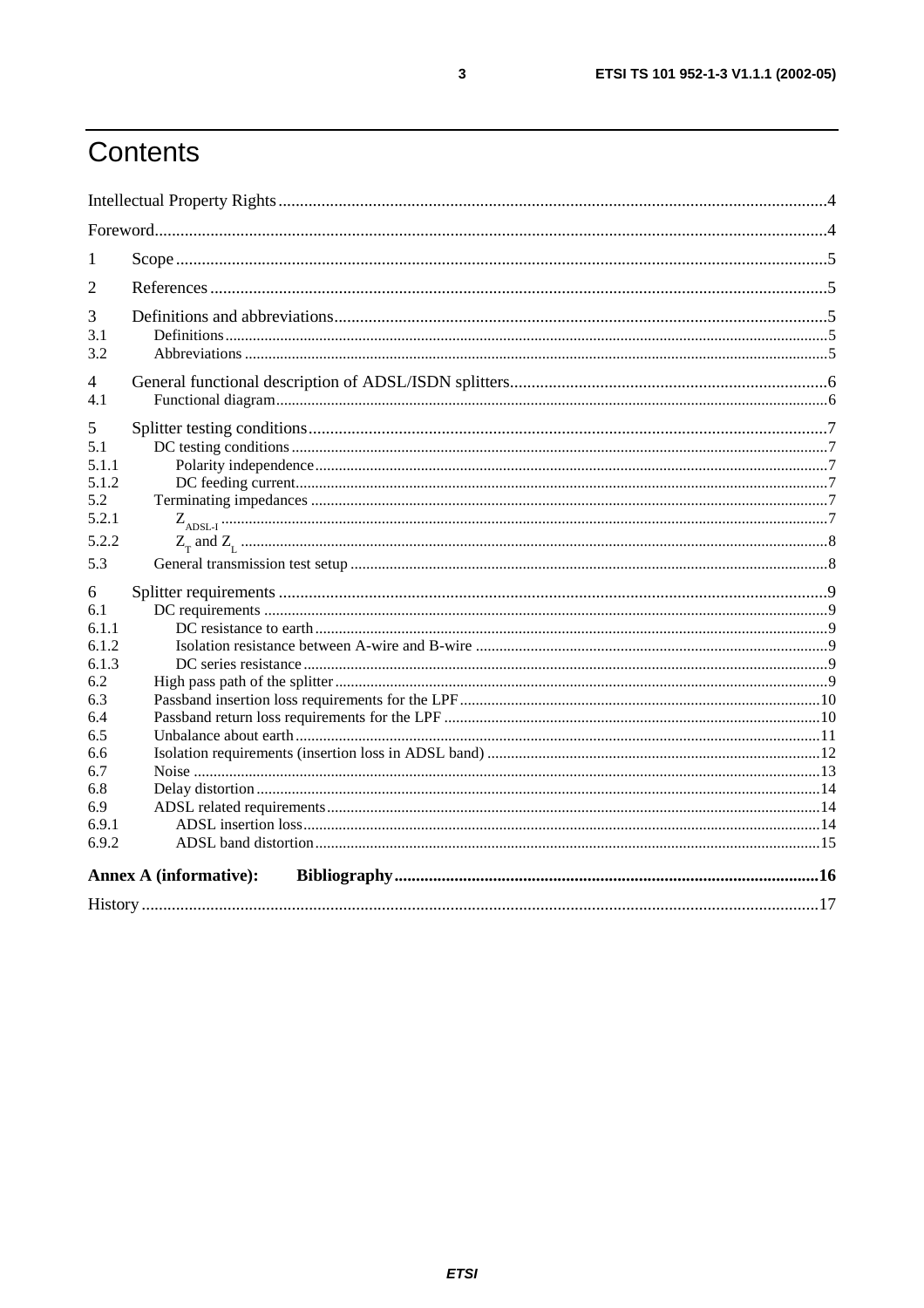IPRs essential or potentially essential to the present document may have been declared to ETSI. The information pertaining to these essential IPRs, if any, is publicly available for **ETSI members and non-members**, and can be found in ETSI SR 000 314: *"Intellectual Property Rights (IPRs); Essential, or potentially Essential, IPRs notified to ETSI in respect of ETSI standards"*, which is available from the ETSI Secretariat. Latest updates are available on the ETSI Web server ([http://webapp.etsi.org/IPR/home.asp\)](http://webapp.etsi.org/IPR/home.asp).

Pursuant to the ETSI IPR Policy, no investigation, including IPR searches, has been carried out by ETSI. No guarantee can be given as to the existence of other IPRs not referenced in ETSI SR 000 314 (or the updates on the ETSI Web server) which are, or may be, or may become, essential to the present document.

### Foreword

This Technical Specification (TS) has been produced by ETSI Technical Committee Transmission and Multiplexing (TM) and in co-operation with ETSI Technical Committee Access and Terminals (AT).

The present document is part 1, sub-part 3 of a multi-part deliverable covering Access network xDSL transmission filters, as identified below:

#### **Part 1: "ADSL splitters for European deployment";**

- Sub-part 1: "Specification of the low pass part of ADSL/POTS splitters";
- Sub-part 2: "Specification of the high pass part of ADSL/POTS splitters";
- **Sub-part 3: "Specification of ADSL/ISDN splitters";**
- Sub-part 4: "Specification for ADSL/"ISDN or POTS" universal splitters";
- Sub-part 5: "Specification for ADSL/POTS distributed splitters";
- Part 2: "VDSL splitters for European deployment".
- NOTE: The choice of a multi-part format for the present document is to facilitate maintenance and future enhancements.

The present document is fully in line with initiative "eEurope 2002 - An Information Society For All", under "The contribution of European standardization to the eEurope Initiative, A rolling Action Plan" especially under the key objective of a cheaper, faster and secure Internet.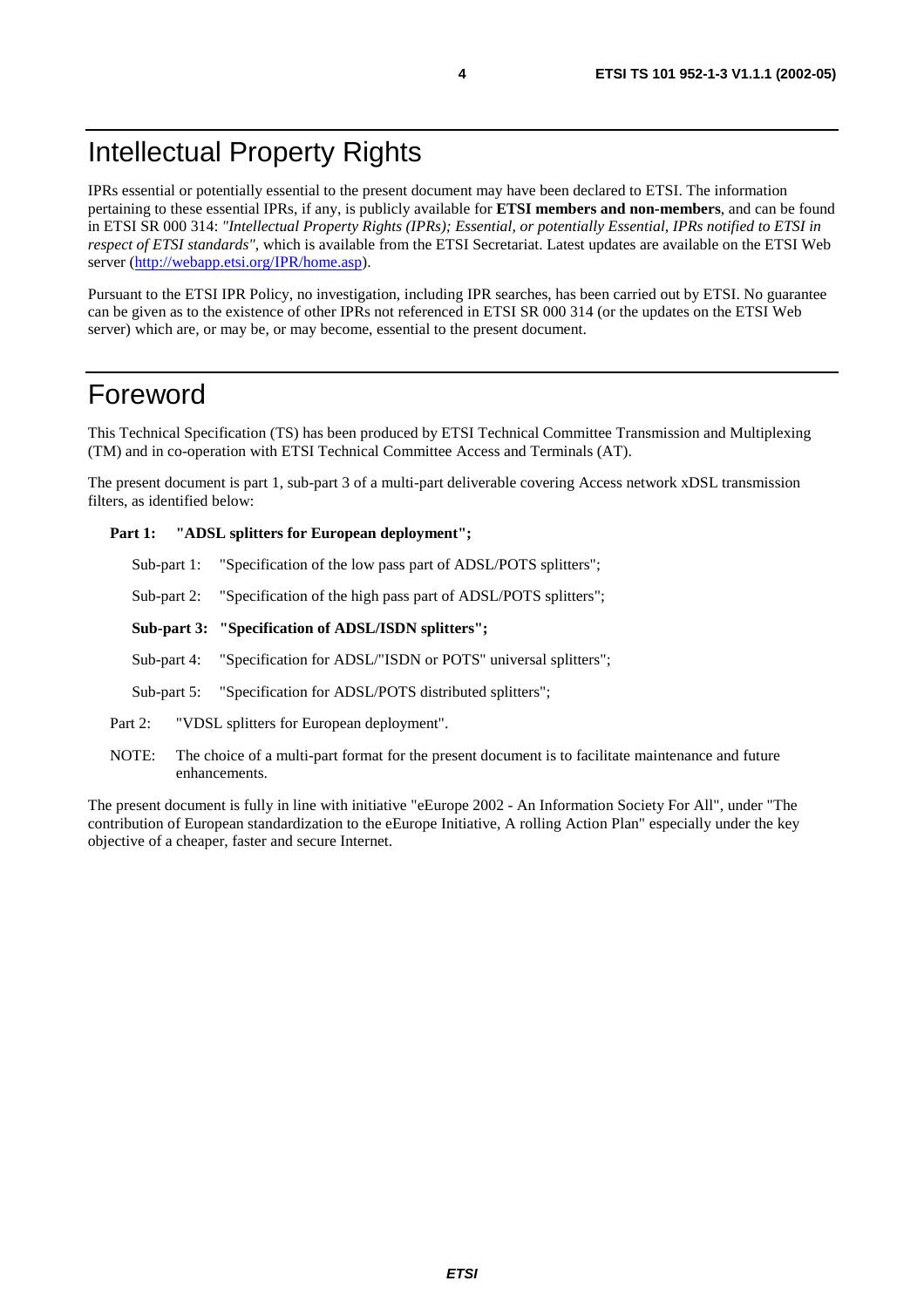### 1 Scope

The present document specifies requirements and test methods for DSL splitters. These splitters are intended to be installed at the Local Exchange side of the local loop and at the user side near the NTP.

The present document specifies requirements and test methods for ADSL/ISDN splitters.

# 2 References

The following documents contain provisions which, through reference in this text, constitute provisions of the present document.

- References are either specific (identified by date of publication and/or edition number or version number) or non-specific.
- For a specific reference, subsequent revisions do not apply.
- For a non-specific reference, the latest version applies.
- [1] ETSI TS 102 080: "Transmission and Multiplexing (TM); Integrated Services Digital Network (ISDN) basic rate access; Digital transmission system on metallic local lines".
- [2] ITU-T Recommendation O.9: "Measuring arrangements to assess the degree of unbalance about earth".

### 3 Definitions and abbreviations

### 3.1 Definitions

For the purposes of the present document, the following terms and definitions apply:

**A-wire and B-wire:** wires in the 2-wire local loop connection provided from the exchange to the NTP

**signature network:** circuitry included in the splitter, the values and configuration of which may be operator dependent, which has the purpose of enabling network operator's remote line testing equipment to determine the presence of a splitter on a line

#### 3.2 Abbreviations

For the purposes of the present document, the following abbreviations apply:

| Baseband linecode for ISDN-BA (4-PAM)                                                     |
|-------------------------------------------------------------------------------------------|
| (or MMS43) Alternative ISDN-BA baseband linecode with higher frequency spectrum than 2B1Q |
| Asymmetric Digital Subscriber Line                                                        |
| <b>Customer Premise Equipment</b>                                                         |
| <b>High Pass Filter</b>                                                                   |
| <b>Integrated Services Digital Network-Basic Access</b>                                   |
| International Telecommunication Union                                                     |
| Low Pass Filter                                                                           |
| Line Termination                                                                          |
| <b>Network Termination</b>                                                                |
| <b>Network Termination Point</b>                                                          |
| <b>Optical Network Unit</b>                                                               |
| Pulse Amplitude Modulation                                                                |
|                                                                                           |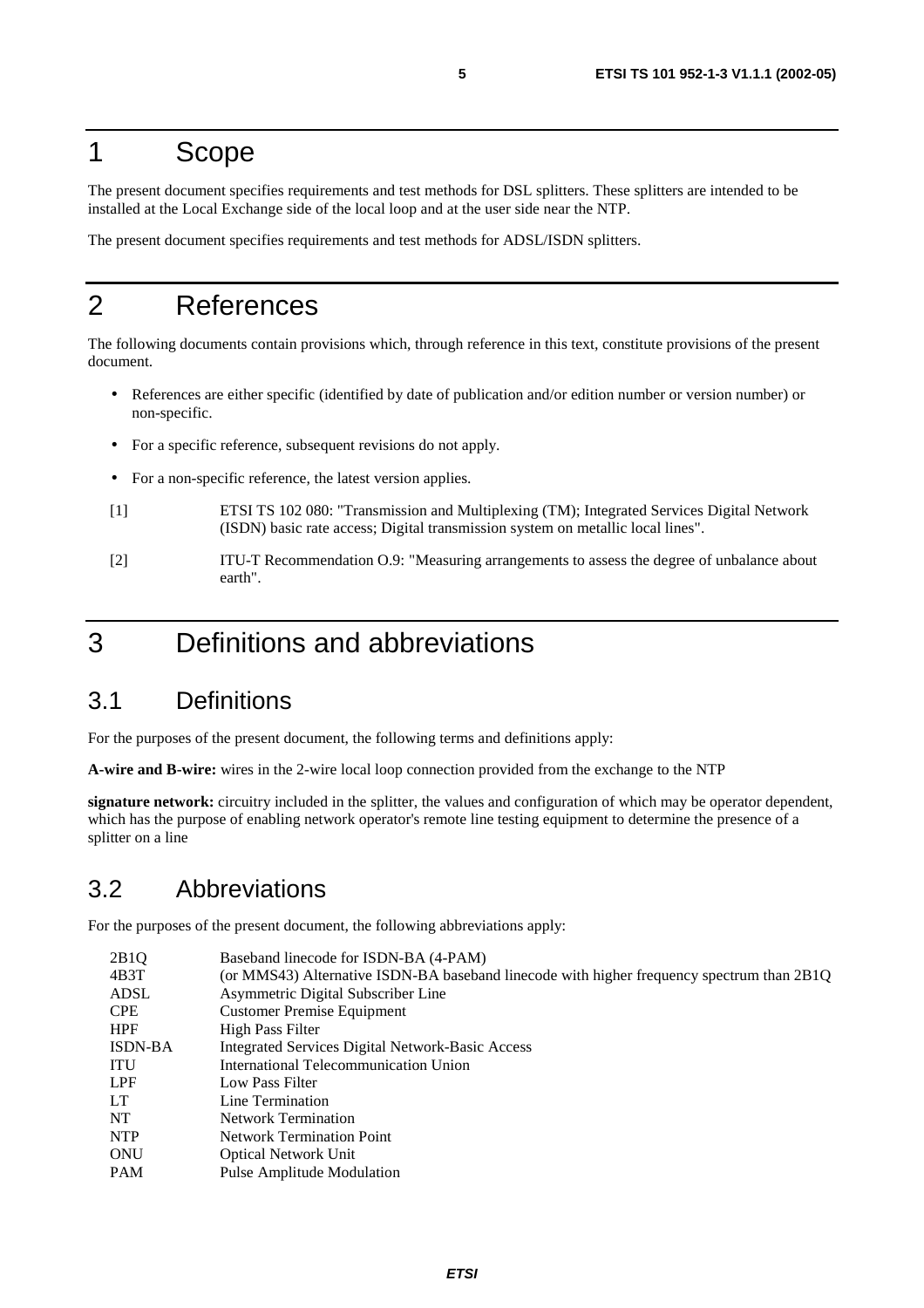# 4 General functional description of ADSL/ISDN splitters

The main purpose of the ADSL/ISDN splitter filter is to separate the transmission of ISDN-BA signals, and ADSL band signals, enabling the simultaneous transmission of both services on the same twisted pair. The splitter also serves to protect ISDN from interference due to egress (and ingress) from ADSL signals. Equally it protects the ADSL transmission from interference due to the underlying ISDN service.

Insertion of a splitter filter in existing ISDN-BA lines shall have only a low impact on the performance of the ISDN-BA service.

The splitter filter may be implemented as an independent unit, separately from the ADSL transceiver, or may be integrated with the ADSL termination unit.

### 4.1 Functional diagram

The functional diagram for the splitter combination is given in figure 1.



#### **Figure 1: Functional diagram of the ADSL splitter configuration**

The transfer functions between the different ports of the splitter can be understood as follows:

- The transfer function from the ISDN port to the line port and vice-versa is that of a low-pass filter.
- A high level of isolation is required from the ADSL port to the ISDN port to prevent undesirable interaction between ADSL and existing narrowband services.
- The transfer function from the ADSL port to the line port and vice-versa will be that of a first order high-pass filter (i.e. blocking capacitors).
- NOTE: The splitters designed according to the present document are expected to be adequate under a wide range of operational conditions. The issue of general interoperability between ISDN equipment and splitters is for further study.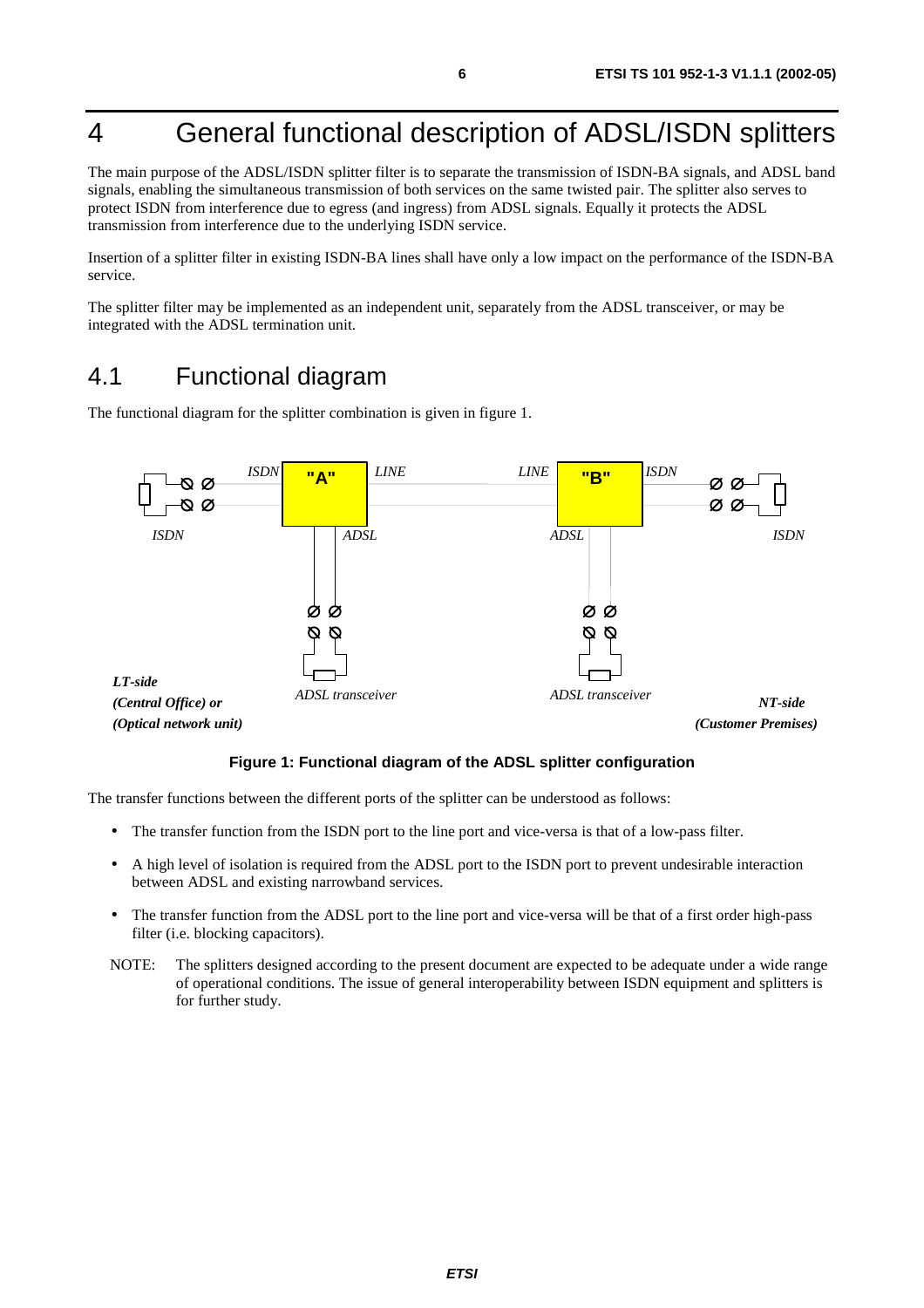



### 5 Splitter testing conditions

#### 5.1 DC testing conditions

#### 5.1.1 Polarity independence

The splitter shall conform to all the applicable requirements of the present document for both polarities of the DC line feeding voltage (and the DC line current) provided by the local exchange.

This may not apply in the case where a "signature network" is used as this may be polarity dependant.

#### 5.1.2 DC feeding current

The requirements in the present document are valid for a DC current of 0 mA to 60 mA.

NOTE: Dynamic behaviour at switch on of ISDN systems can result in DC currents beyond 60 mA being present in the loop during short periods of time  $(< 50 \text{ ms})$ . The effect of these dynamic current peaks on ADSL transmission is for further study.

### 5.2 Terminating impedances

The terminating impedances given in clauses 5.2.1 and 5.2.2 are to be used.

### 5.2.1  $Z_{\text{APSLL}}$

In many of the tests with ISDN-BA frequencies, the ADSL port of the splitter is terminated with an impedance called  $Z_{\text{ADSI-I}}$ . This impedance model as shown in figure 3, represents the input impedance of the ADSL transceiver as seen from the ADSL port of the splitter, and does not include the blocking capacitors. The model is intended for splitter specification in the context of the present document. The purpose of this model impedance is for splitter specification, it is not a requirement on the input impedance of the ADSL transceiver.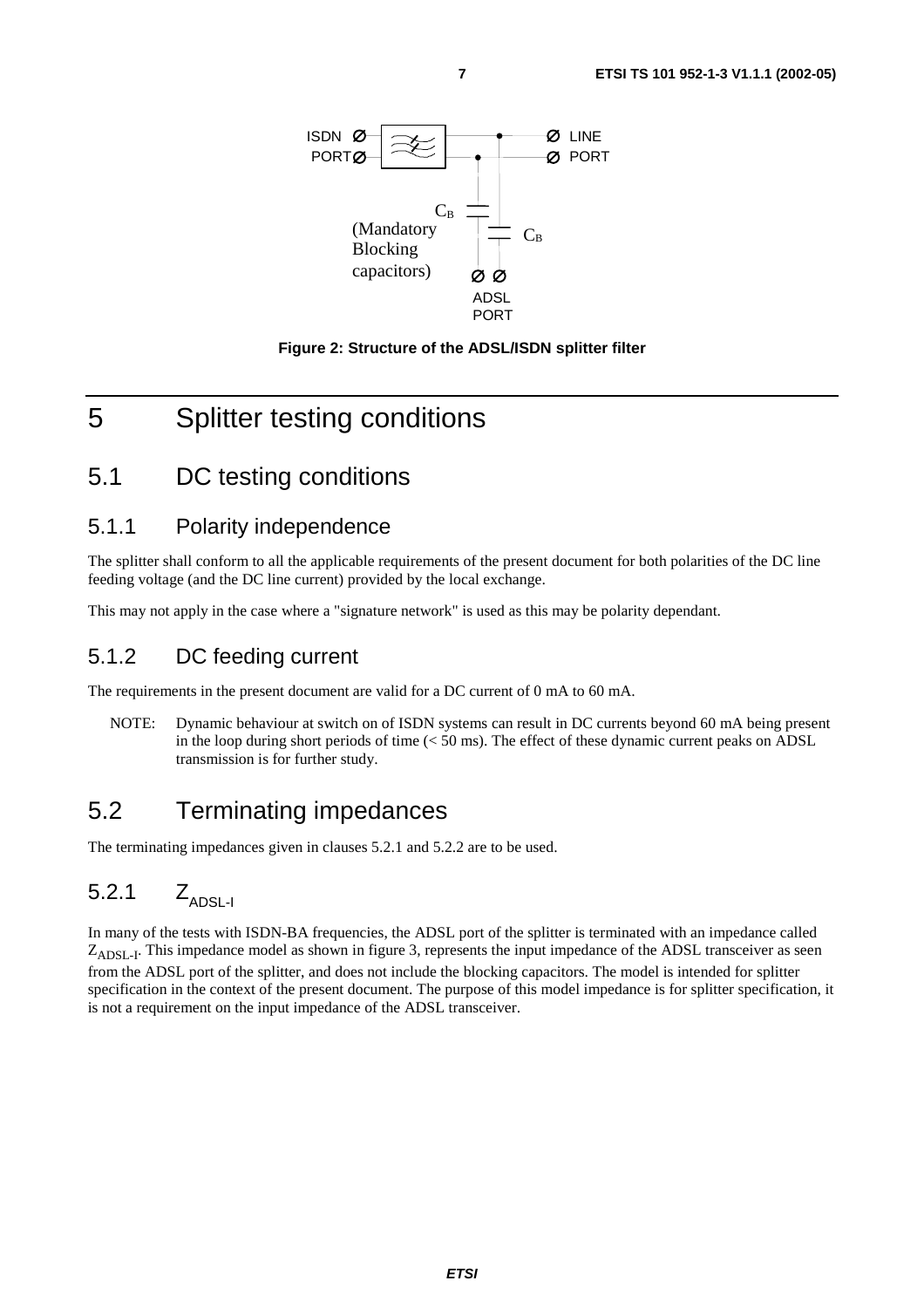

NOTE:  $Z_{\text{ADSL-1}}$  does not include the blocking capacitors  $C_{\text{B}}$ .

#### Figure 3: Schematic diagram of the impedance Z<sub>ADSL-I</sub> for verifying **requirements of the low pass filter**

### 5.2.2  $Z_{\tau}$  and  $Z_{\tau}$

For requirements relating to ISDN band frequencies described in the present document, the terminating impedance  $Z_T$  is used to terminate the ISDN port, while  $Z_L$  is used to terminate the Line port.  $Z_T$  is defined as being equal to  $Z_L$ , and both shall follow the definitions of TS 102 080 [1], annex A for 2B1Q (135 Ω), annex B for 4B3T (150 Ω) ISDN-BA.

### 5.3 General transmission test setup

For many of the transmission related tests that are specified in the current document, a common general test setup is valid. This test setup is given in figures 4 and 5, for measurements at the Line port and ISDN port respectively.

It is necessary that a splitter also fulfils all requirements (with the exception of those specified in clauses 6.5, 6.6, 6.7 and 6.9) if there is no ADSL load (the ADSL transceiver) connected to the splitter.



**Figure 4: Test set-up for transmission testing from LINE to ISDN**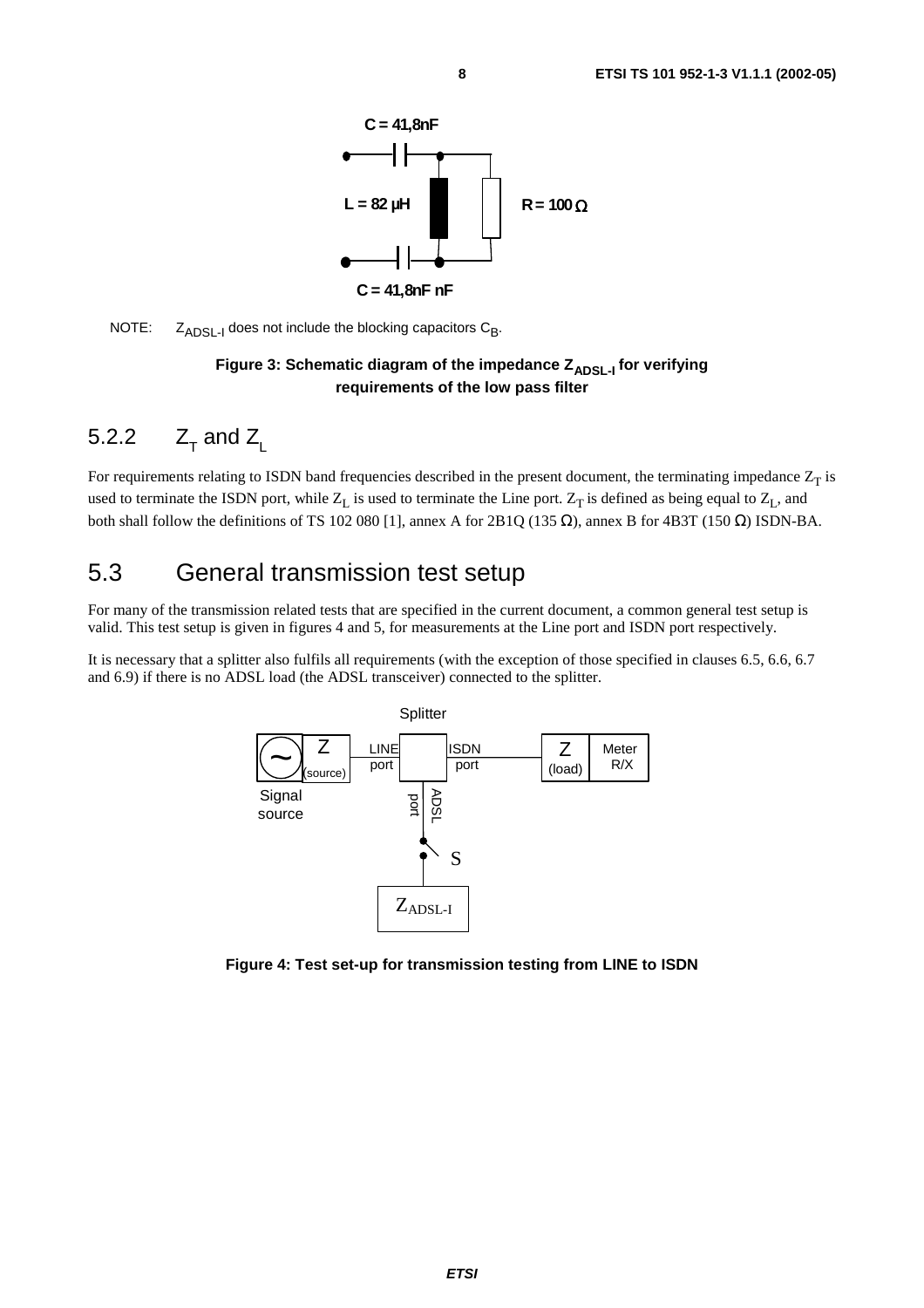

**Figure 5: Test set-up for transmission testing from ISDN to LINE**

# 6 Splitter requirements

### 6.1 DC requirements

#### 6.1.1 DC resistance to earth

The DC resistance between each terminal (i.e. A-wire and B-wire) of the splitter and earth, when tested with 120 V DC, shall not be less than 20  $MΩ$ .

This requirement only applies to splitters with a terminal directly connected to earth.

#### 6.1.2 Isolation resistance between A-wire and B-wire

The DC resistance between the A-wire and B-wire terminal of the splitter, when tested with 120 V DC, shall not be less than 5 MΩ.

In the case where the splitter is fitted with a signature network, measurement of the DC isolation resistance becomes more difficult. Possible solutions include a switching system in order to open circuit the signature network for the measurement, or indeed performing the measurement before the signature network is added to the splitter card. It is left to the individual operator to determine how this measurement should be carried out. Depending on the particular test methodology used, the requirement shall be set accordingly.

#### 6.1.3 DC series resistance

The DC resistance from the A-wire to the B-wire at the Line interface with the ISDN terminal shorted, or at the ISDN interface with the Line terminal shorted shall be less than or equal to 12,5  $\Omega$ .

This requirement shall be met for the feeding conditions described in clause 5.1.2.

### 6.2 High pass path of the splitter

The high pass part of the splitter, i.e. the filter between the LINE and ADSL ports, shall be a first order high pass filter made up of two blocking capacitors (one on each wire). The value of each of these capacitors shall be 27 nF. A tolerance of 5 % shall be allowed for the practical implementation of these capacitors. Each of these capacitors shall retain their nominal value for DC voltages up to 120 V.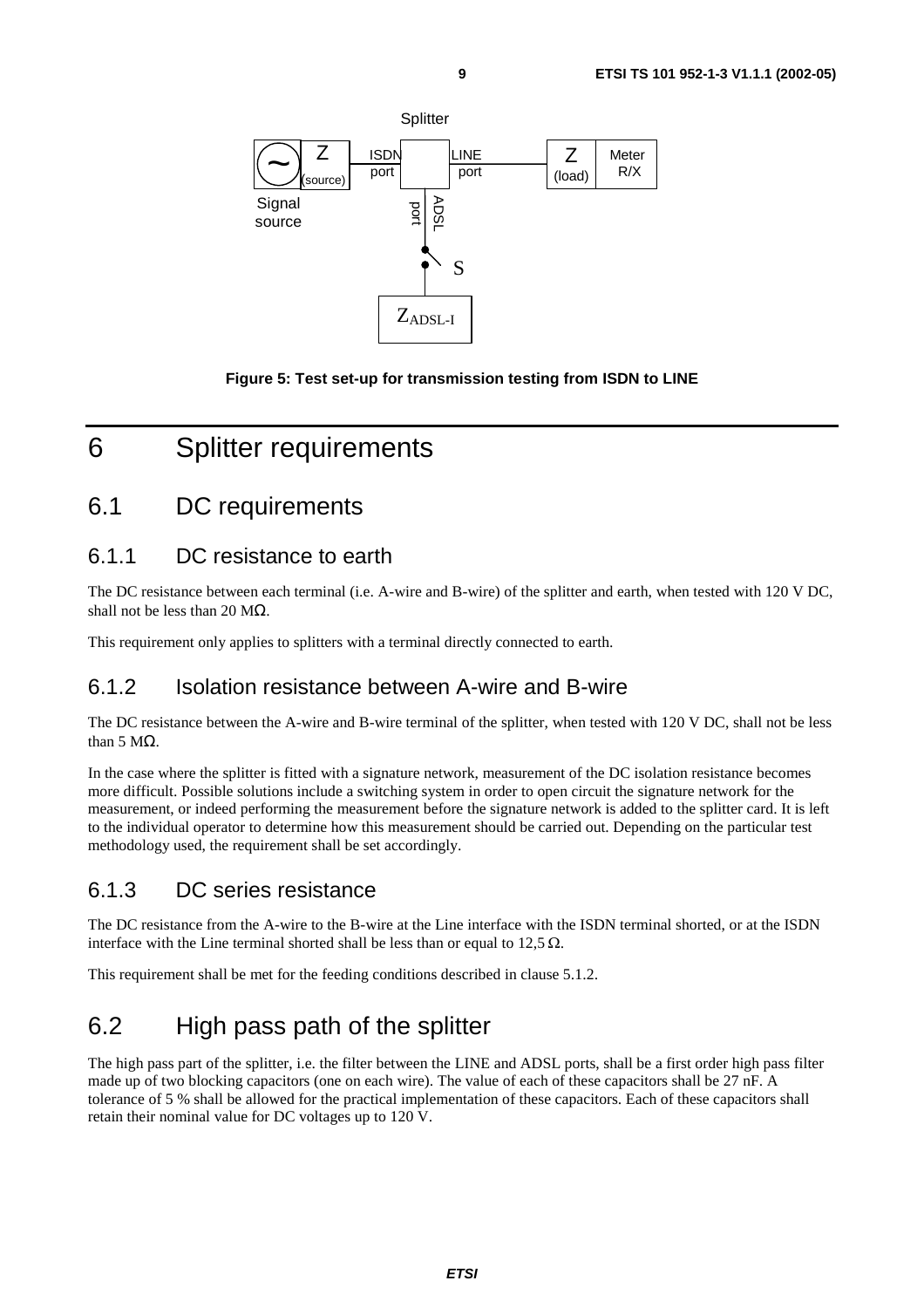### 6.3 Passband insertion loss requirements for the LPF

The passband insertion loss shall be measured from both the LINE to ISDN port, and the ISDN to LINE port. The test setups are given in figures 4 and 5. The DC feeding current is specified in clause 5.1.2.

- In the case where the source is at the line port of the splitter (i.e. the setup of figure 4), then the source impedance shall be  $Z<sub>L</sub>$ , and the load impedance shall be  $Z<sub>T</sub>$ .
- In the case where the source is at the ISDN port of the splitter (i.e. the setup of figure 5), then the source impedance shall be  $Z_T$ , and the load impedance shall be  $Z_L$ .

For an ADSL/ISDN 2B1Q splitter, the low pass filter of the splitter shall meet the requirements stated in table 1.

| <b>Frequency band</b> | <b>Insertion loss</b> | Z– = Z.      |
|-----------------------|-----------------------|--------------|
| 1 kHz to 40 kHz       | $< 0.8$ dB            | 135 $\Omega$ |
| 40 kHz to 80 kHz      | < 2 dB                | 135 $\Omega$ |

**Table 1: Insertion loss requirements for ADSL/ISDN 2B1Q splitter**

For an ADSL/ISDN 4B3T splitter, the low pass filter of the splitter shall meet the requirements stated in table 2.

#### **Table 2: Insertion loss requirements for ADSL/ISDN 4B3T splitter**

| <b>Frequency band</b> | <b>Insertion loss</b> | $Z_T = Z_1$  |
|-----------------------|-----------------------|--------------|
| 1 kHz to 60 kHz       | 1.2 $dB$              | 150 $\Omega$ |
| 60 kHz to 80 kHz      | : 2 dB                | 150 $\Omega$ |

### 6.4 Passband return loss requirements for the LPF

The return loss of the splitter shall be measured at the ISDN port only. The test setup is given in figure 5. For an ADSL/ISDN 2B1Q splitter, the low pass filter of the splitter shall meet the requirements stated in table 3. The DC feeding current is specified in clause 5.1.2.

#### **Table 3: Return loss requirements for ADSL/ISDN 2B1Q splitter**

| <b>Frequency band</b> | <b>Return loss</b> | $Z_T = Z_1$  |
|-----------------------|--------------------|--------------|
| 1 kHz to 40 kHz       | > 16 dB            | 135 $\Omega$ |
| 40 kHz to 80 kHz      | > 14 dB            | 135 $\Omega$ |

For an ADSL/ISDN 4B3T splitter, the low pass filter of the splitter shall meet the requirements stated in table 4. The test setup is given in figure 5.

#### **Table 4: Return loss requirements for ADSL/ISDN 4B3T splitter**

| <b>Frequency band</b> | <b>Return loss</b> | Z– = Z.      |
|-----------------------|--------------------|--------------|
| 1 kHz to 60 kHz       | > 16 dB            | 150 $\Omega$ |
| 60 kHz to 80 kHz      | > 14 dB            | 150 $\Omega$ |

The calculation of return loss shall be carried out according to the definition in figure 6.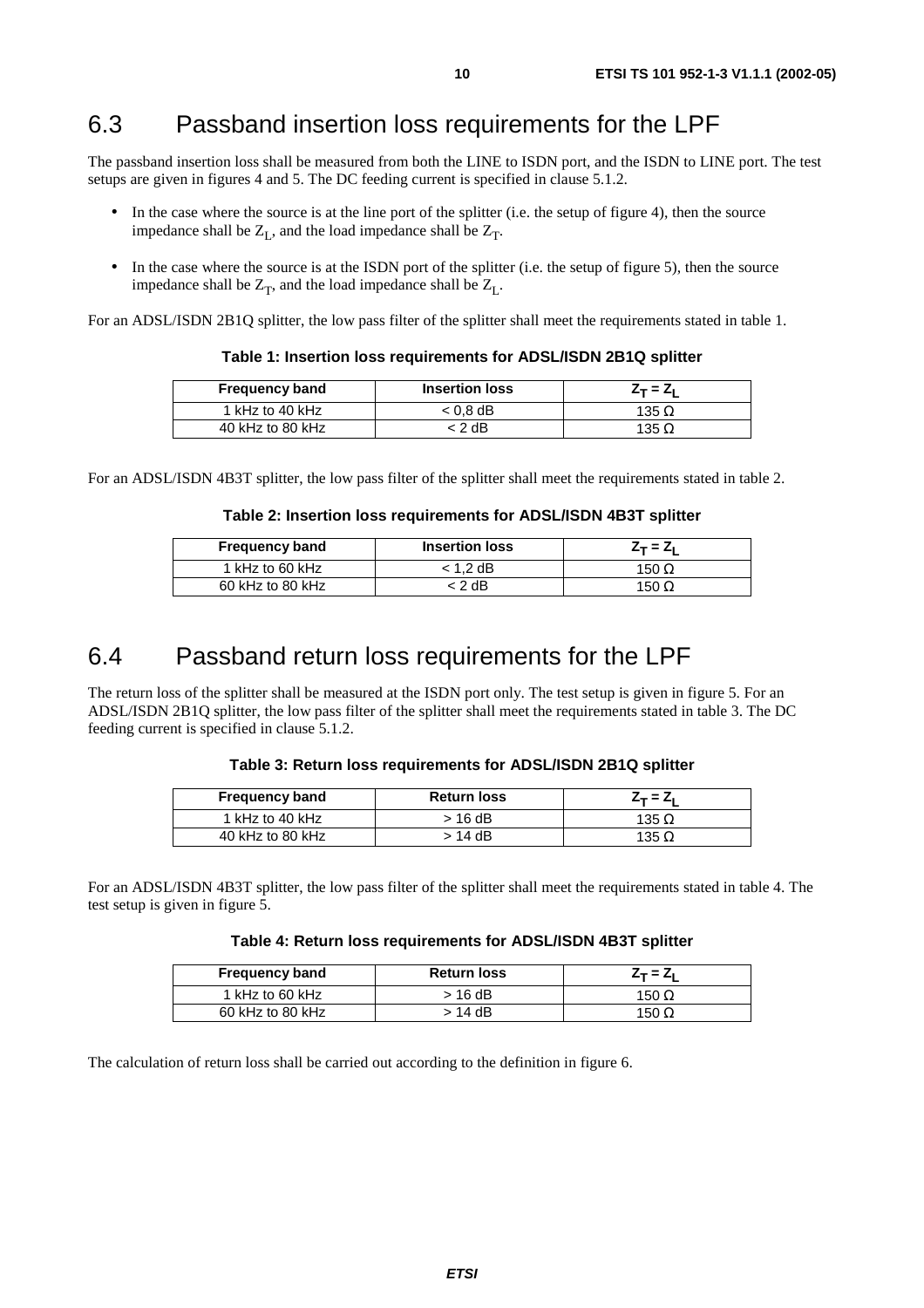

**Figure 6: Definition of return loss at the ISDN port of the splitter**

### 6.5 Unbalance about earth

The basic test setup for measuring unbalance at the ISDN port is shown in figure 7. In the case of measuring at the LINE port, the test setup of figure 7 is used, however with the ISDN and LINE terminations reversed. The test shall be carried out for the combinations described in table 5. Note that the source and measurement are always at the same port.

The DC feeding current is specified in clause 5.1.2.

In the case of performing measurements at frequencies above 30kHz, for reasons of practical testing a 150  $\Omega$  impedance should be used in series with the longitudinal source (i.e. S1 in figure 7 should be open).

| #Test setup | Source and<br><b>Measurement</b> | State of S2 |
|-------------|----------------------------------|-------------|
|             | <b>ISDN</b> port                 | Open        |
|             | <b>ISDN</b> port                 | Closed      |
|             | LINE port                        | Closed      |

**Table 5: Unbalance about earth, test setups**

The ADSL port shall be terminated by a 100  $\Omega$  resistor for all unbalance tests described in the present document.  $Z_L$  is as defined in clause 5.2.2.

For each of the three test setups described above, the splitter shall meet the unbalance about earth requirements as specified in table 6.

| <b>Frequency range</b> | State of S1 | Value of R  | Minimum unbalance value |
|------------------------|-------------|-------------|-------------------------|
| 300 Hz to 30 kHz       | Closed      | $Z1$ /2     | 40 dB                   |
| 30 kHz to 1 104 kHz    | Open        | 50 $\Omega$ | 46 dB                   |
| 1 104 kHz to 5 MHz     | Dpen        | 50 $\Omega$ | 40 dB                   |

**Table 6: Unbalance about earth, minimum values**

The unbalance about earth is calculated by using the following equation:

Unbalance = 
$$
20\log_{10} \left| \frac{U_0}{U_T} \right|
$$
 (dB)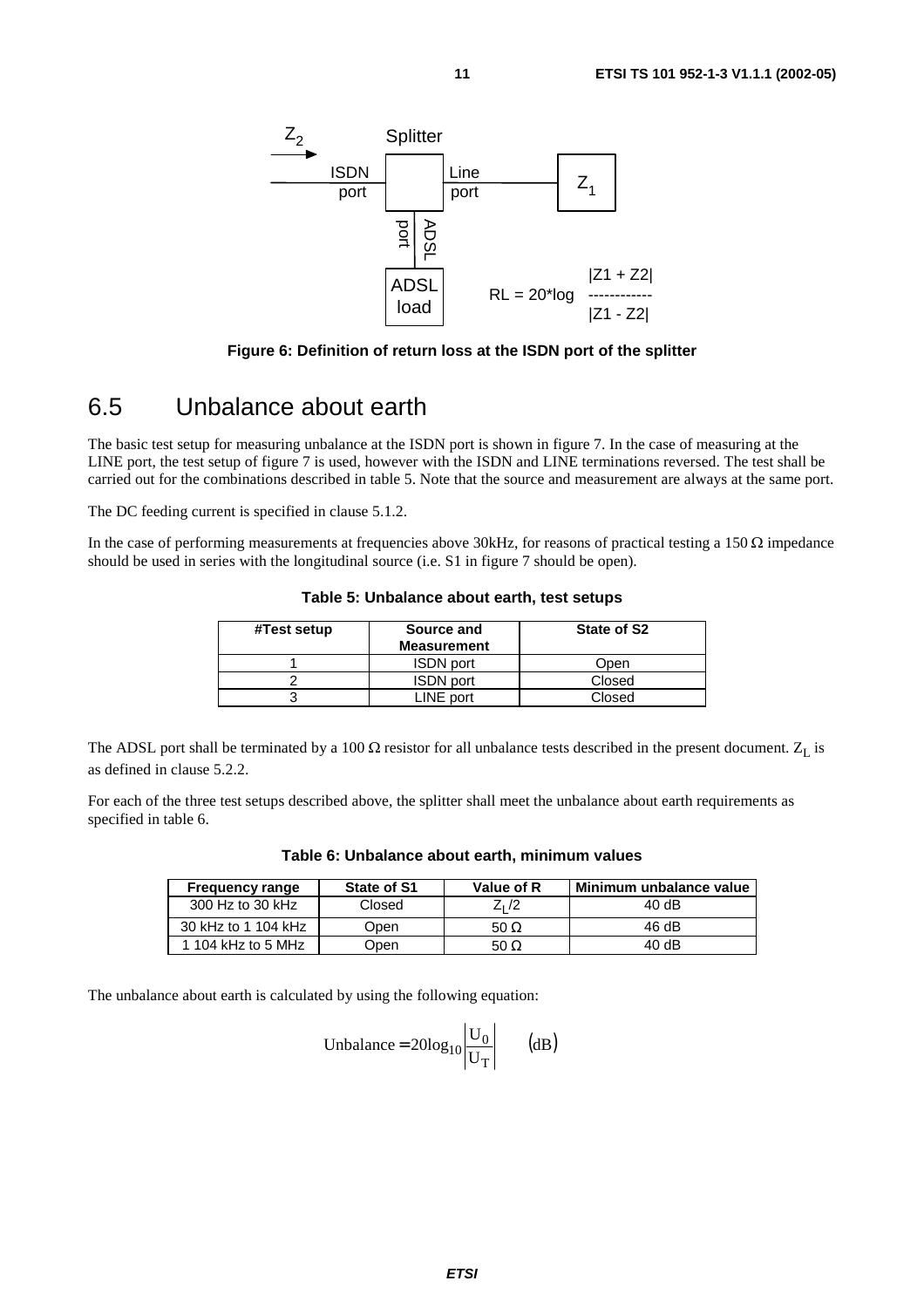

NOTE 1: The dotted circuit is only used if the splitter has an earth terminal.

- NOTE 2: The DC current feeding circuitry is not shown. Care should be taken that this circuitry is implemented in such a way as not to have significant influence on the accuracy of the measurement.
- NOTE 3: For resistances R an equivalent circuit according to ITU-T Recommendation O.9 [2] can be used.

#### **Figure 7: Unbalance about earth test set-up**

If the splitter has no earth terminal, the test should be performed while the splitter is placed on an earthed metal plate of a sufficiently large size.

### 6.6 Isolation requirements (insertion loss in ADSL band)

- When the splitter is to support ADSL over ISDN 2B1Q the low pass filter of the splitter shall meet the requirements specified in table 7.
- In the case where the source is at the ISDN port of the splitter (i.e. the setup of figure 8), then the source impedance shall be  $Z_T$ , and the load impedance should be  $Z_{\text{ADSL-1}}$ .
- In the case where the source is at the ADSL port of the splitter (i.e. the setup of figure 9), then the source impedance shall be  $Z_{\text{ADSL-1}}$ , and the load impedance should be  $Z_{\text{T}}$ .

The test setups are given in figures 8 and 9.

#### **Table 7: Isolation requirements for ADSL/ISDN 2B1Q splitter**

| <b>Frequency band</b> | <b>Minimum isolation</b> | $Z_T = Z_T$ |
|-----------------------|--------------------------|-------------|
| 150 kHz to 1 104 kHz  | 65 dB                    | '35 Ω       |

When the splitter is to support ADSL over ISDN 4B3T the low pass filter of the splitter shall meet the requirements specified in table 8. The basic test setups are given in figures 8 and 9. An example of a test setup implementation is given in figure 10.

#### **Table 8: Isolation requirements for ADSL/ISDN 4B3T splitter**

| <b>Frequency band</b> | <b>Minimum isolation</b> | $\gamma$ = $\epsilon$ |
|-----------------------|--------------------------|-----------------------|
| 150 kHz to 1 104 kHz  | 65 dB                    | 150 $\, \Omega$       |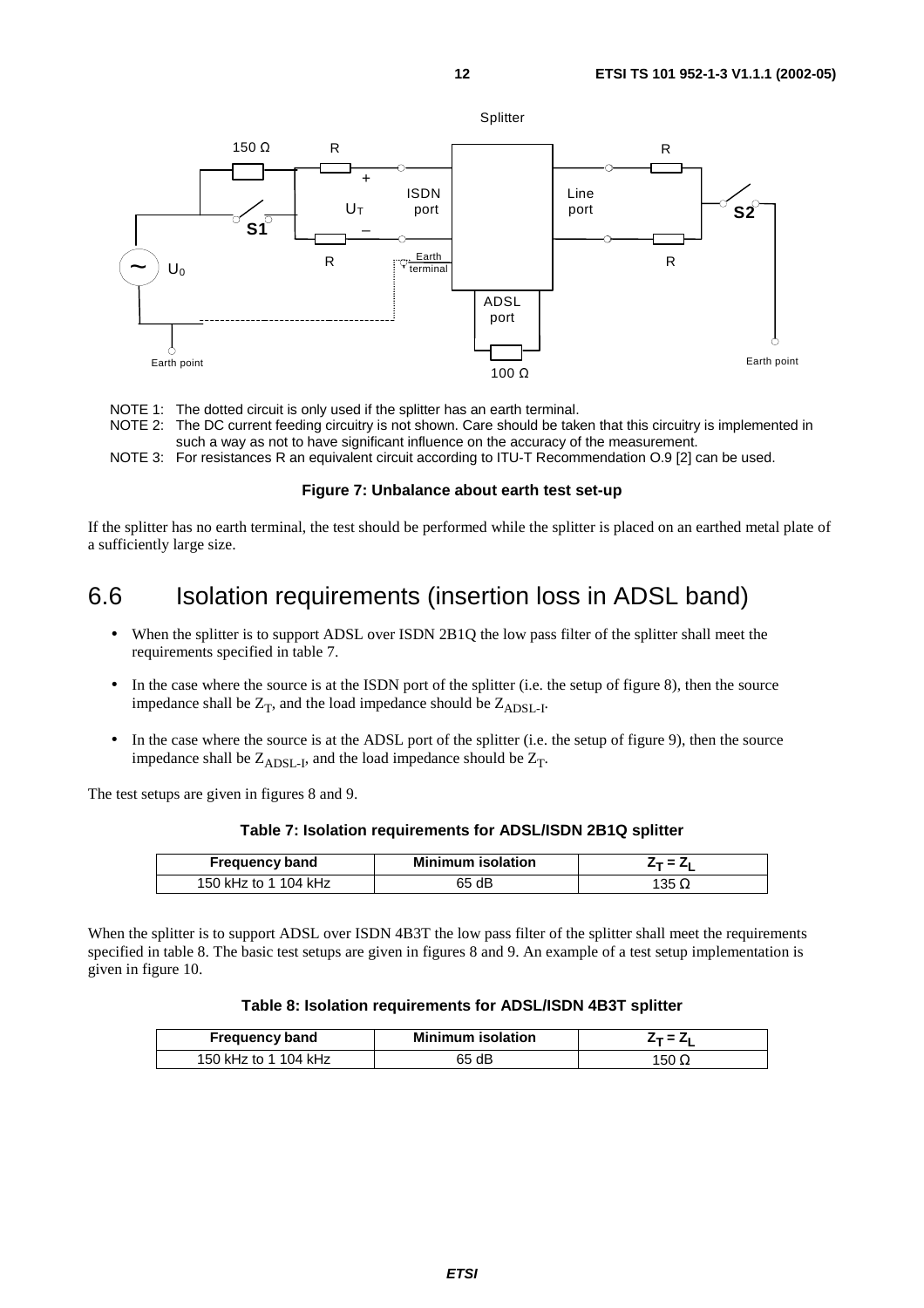

**Figure 8: Test set-up for transmission testing from ISDN to ADSL**



**Figure 9: Test set-up for transmission testing from ADSL to ISDN**



**Figure 10: Example test set-up for isolation testing from ADSL to ISDN**

#### 6.7 Noise

In the case of a LT (CO or ONU) side splitter, the noise in the frequency range 138 kHz to 1 104 kHz due to the splitter, measured at the both the ADSL port and at the Line port, should be less than -125 dBm/Hz measured in a bandwidth of 10 kHz.

In the case of a NT (CPE) side splitter, the noise in the frequency range 138 kHz to 1 104 kHz due to the splitter, measured at the both the ADSL port and at the Line port, should be less than -140 dBm/Hz measured in a bandwidth of 10 kHz.

The test set-ups of figures 11 and 12 shall be used.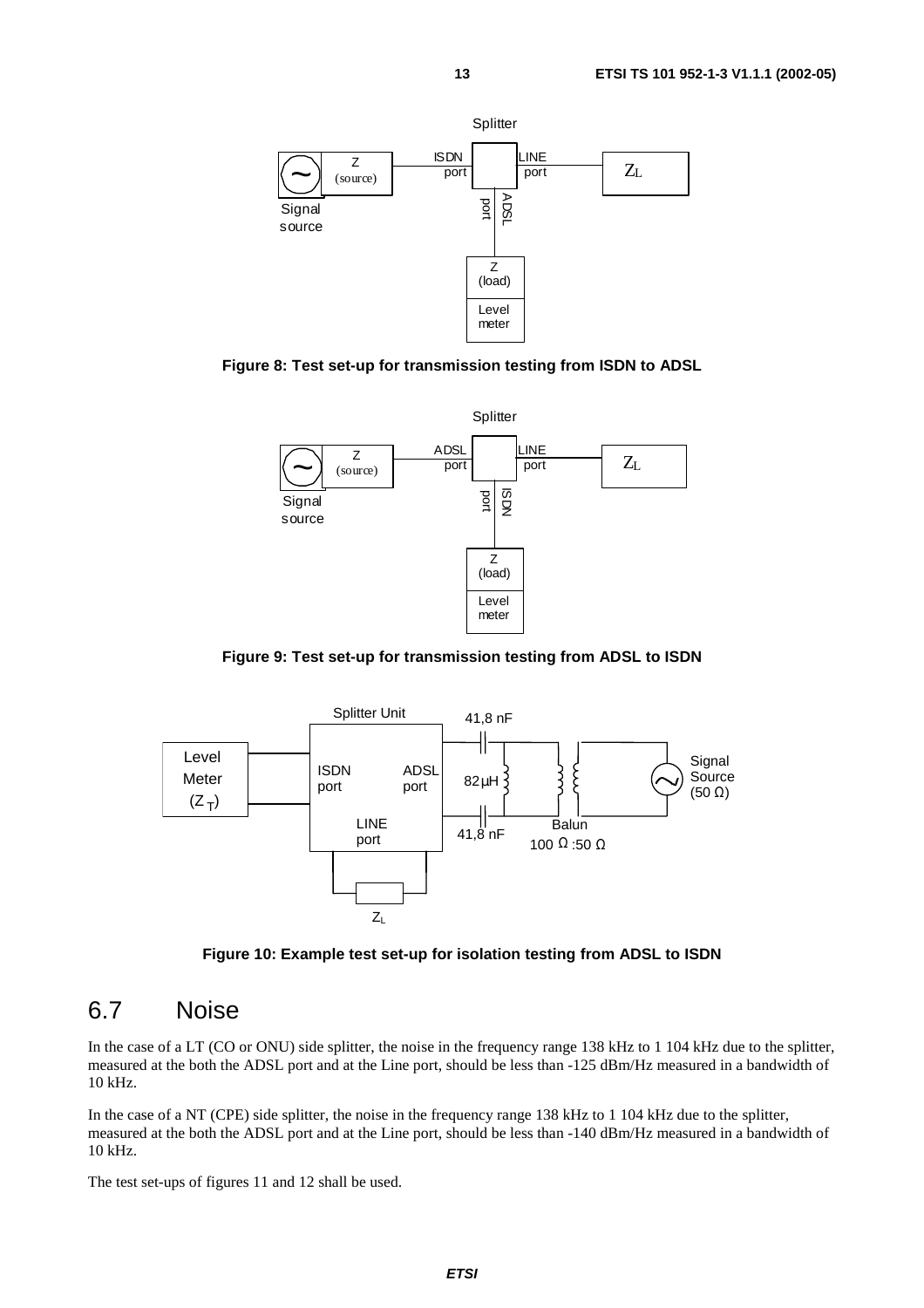

**Figure 11: Test set-up for measuring ADSL band noise at the ADSL port**



**Figure 12: Test set-up for measuring ADSL band noise at the LINE port**

### 6.8 Delay distortion

The signal delay distortion of the low pass filter of the splitter shall be  $< 20 \mu s$  up to 80 kHz. The signal delay distortion is defined as the absolute difference between the minimum signal delay (as measured at a discrete frequency in the range up to 80 kHz) and the maximum signal delay as measured at a discrete frequency over the same frequency range.

The set-up for measuring group delay distortion is given in figure 4. The DC feeding current is specified in clause 5.1.2.

#### 6.9 ADSL related requirements

#### 6.9.1 ADSL insertion loss

The insertion loss between Line port and ADSL port shall be as specified in table 9.

The test setup of figure 13 is to be used. The source impedance shall be 100  $\Omega$ , and the load impedance shall be  $Z_{\text{ADSL-1}}$ .

The requirements of table 9 shall be met with the ISDN port both open circuited, and terminated with  $Z_T$  (135  $\Omega$  for ISDN-BA 2B1Q, 150 Ω for ISDN-BA 4B3T).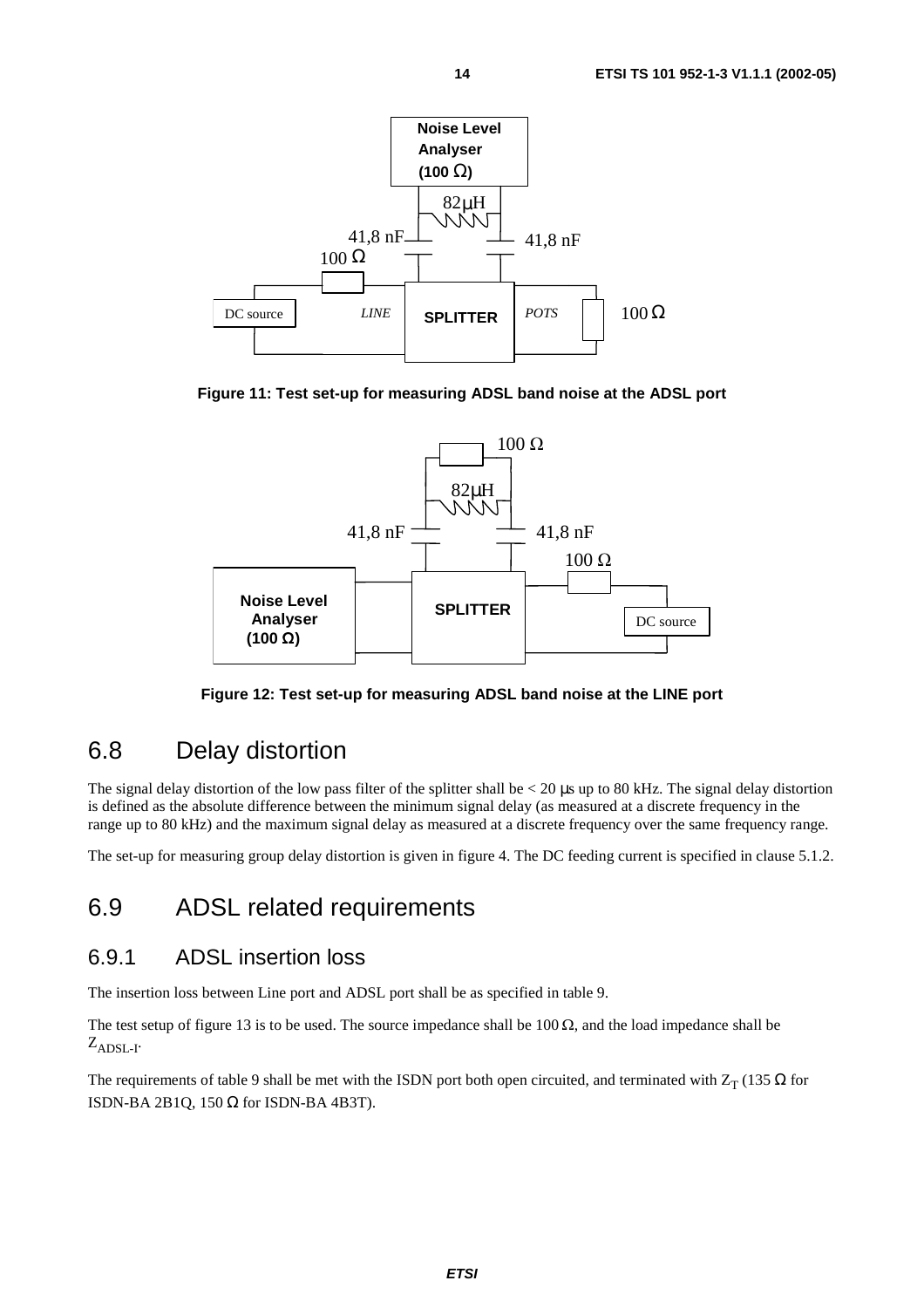#### **Table 9: Insertion loss between LINE and ADSL port for ADSL/ISDN splitters**

| <b>Frequency range</b> | Insertion loss between<br>Line and ADSL port |
|------------------------|----------------------------------------------|
| 120 kHz to 170 kHz     | $<$ 3 dB                                     |
| 170 kHz to 1 104 kHz   | $<$ 1 dB                                     |





#### 6.9.2 ADSL band distortion

For further study.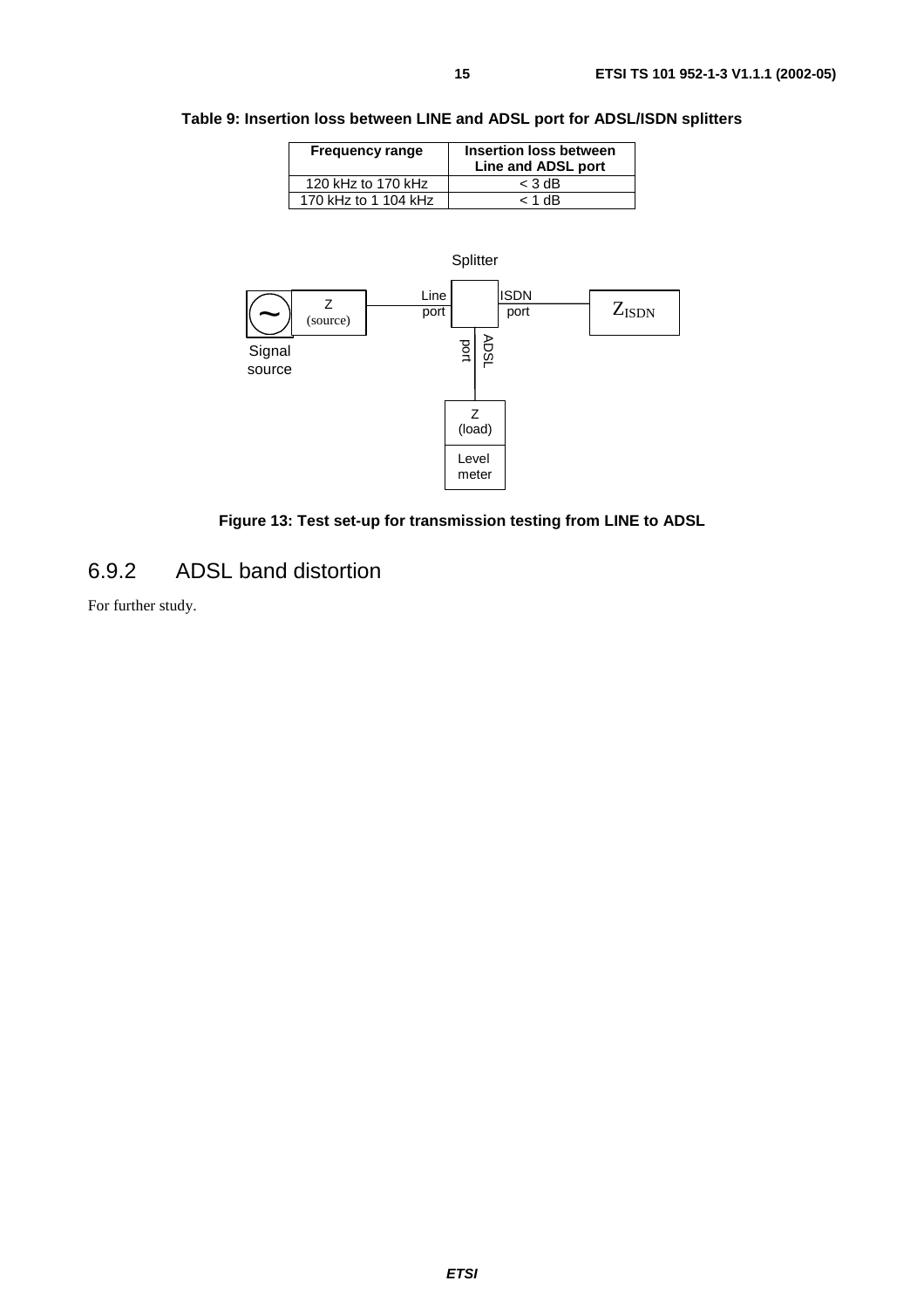ITU-T Recommendation G.992.1: "Asymmetrical digital subscriber line (ADSL) transceivers".